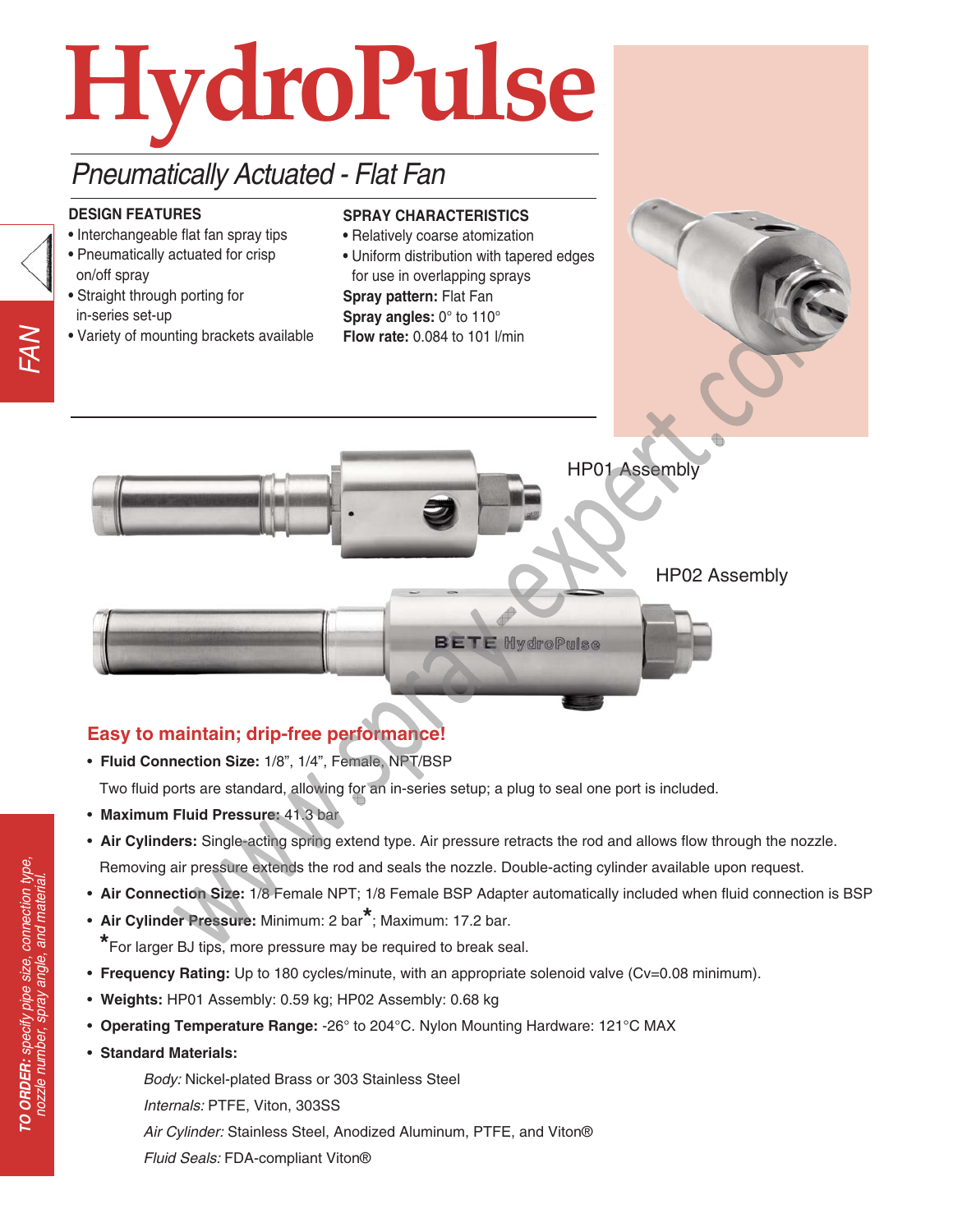### **HP01 Assembly**



FAN

|             |  | BJ 0067        | 0.580 | 0.153 | 0.084 | 0.153 | 0.220 | 0.340 | 0.480 | 0.680 | 0.970 | 0, 15, 25, 40, 50, 65, 80          |
|-------------|--|----------------|-------|-------|-------|-------|-------|-------|-------|-------|-------|------------------------------------|
|             |  | <b>BJ 0077</b> | 0.580 | 0.175 | 0.096 | 0.175 | 0.250 | 0.390 | 0.550 | 0.780 | 1.11  | 73                                 |
|             |  | <b>BJ 01</b>   | 0.710 | 0.228 | 0.120 | 0.228 | 0.320 | 0.510 | 0.720 | 1.02  | 1.44  | 0, 15, 25, 40, 50, 65, 80, 95, 110 |
|             |  | BJ 0116        | 0.910 | 0.264 | 0.140 | 0.264 | 0.370 | 0.590 | 0.840 | 1.18  | 1.67  | 73                                 |
|             |  | <b>BJ 015</b>  | 0.970 | 0.342 | 0.190 | 0.342 | 0.480 | 0.760 | 1.08  | 1.53  | 2.16  | 0, 15, 25, 40, 50, 65, 80, 95, 110 |
|             |  | <b>BJ 02</b>   | 0.990 | 0.456 | 0.250 | 0.456 | 0.640 | 1.02  | 1.44  | 2.04  | 2.88  | 0, 15, 25, 40, 50, 65, 80, 95, 110 |
|             |  | <b>BJ03</b>    | 1.19  | 0.684 | 0.370 | 0.684 | 0.970 | 1.53  | 2.16  | 3.06  | 4.32  | 0, 15, 25, 40, 50, 65, 80, 95, 110 |
|             |  | <b>BJ 04</b>   | 1.40  | 0.912 | 0.500 | 0.912 | 1.29  | 2.04  | 2.88  | 4.08  | 5.77  | 0, 15, 25, 40, 50, 65, 80, 95, 110 |
|             |  | <b>BJ 05</b>   | 1.55  | 1.14  | 0.620 | 1.14  | 1.61  | 2.55  | 3.60  | 5.10  | 7.21  | 0, 15, 25, 40, 50, 65, 80, 95, 110 |
|             |  | <b>BJ 06</b>   | 1.70  | 1.37  | 0.750 | 1.37  | 1.93  | 3.06  | 4.32  | 6.11  | 8.65  | 0, 15, 25, 40, 50, 65, 80, 95, 110 |
|             |  | <b>BJ 08</b>   | 1.88  | 1.82  | 1.00  | 1.82  | 2.58  | 4.08  | 5.77  | 8.15  | 11.5  | 0, 15, 25, 40, 50, 65, 80, 95, 110 |
|             |  | <b>BJ 10</b>   | 2.18  | 2.28  | 1.25  | 2.28  | 3.22  | 5.10  | 7.21  | 10.2  | 14.4  | 0, 15, 25, 40, 50, 65, 80, 95, 110 |
|             |  | <b>BJ 15</b>   | 2.72  | 3.42  | 1.87  | 3.42  | 4.83  | 7.64  | 10.8  | 15.3  | 21.6  | 0, 15, 25, 40, 50, 65, 80, 95, 110 |
|             |  | <b>BJ 20</b>   | 3.18  | 4.56  | 2.5   | 4.56  | 6.45  | 10.2  | 14.4  | 20.4  | 28.8  | 0, 15, 25, 40, 50, 65, 80, 95, 110 |
| *HP         |  | <b>BJ 30</b>   | 3.67  | 6.84  | 3.74  | 6.84  | 9.67  | 15.3  | 21.6  | 30.6  | 43.2  | 0, 15, 25, 40, 50, 65, 80, 95, 110 |
| 02          |  | <b>BJ 40</b>   | 3.97  | 9.12  | 4.99  | 9.12  | 12.9  | 20.4  | 28.8  | 40.8  | 57.7  | 0, 15, 25, 40, 50, 65, 80, 95, 110 |
| <b>ONLY</b> |  | <b>BJ 50</b>   | 4.37  | 11.4  | 6.24  | 11.4  | 16.1  | 25.5  | 36    | 51    | 72.1  | 15, 25, 40, 50, 65, 80, 95, 110    |
|             |  | <b>BJ 60</b>   | 4.76  | 13.7  | 7.49  | 13.7  | 19.3  | 30.6  | 43.2  | 61.1  | 86.5  | 15, 25, 40, 50, 65, 80, 95, 110    |
|             |  | <b>BJ70</b>    | 5.16  | 16.0  | 8.74  | 16.0  | 22.6  | 35.7  | 50.4  | 71.3  | 101   | 15, 25, 40, 50, 65, 80, 95, 110    |
|             |  |                |       |       |       |       |       |       |       |       |       |                                    |

**Flow Rate (L/min) =**  $K\sqrt{bar}$  **<b>BI** tip materials: Brass, 303SS, and 316SS

**Spray angle performance varies with pressure. Contact BETE for specific data on critical applications.**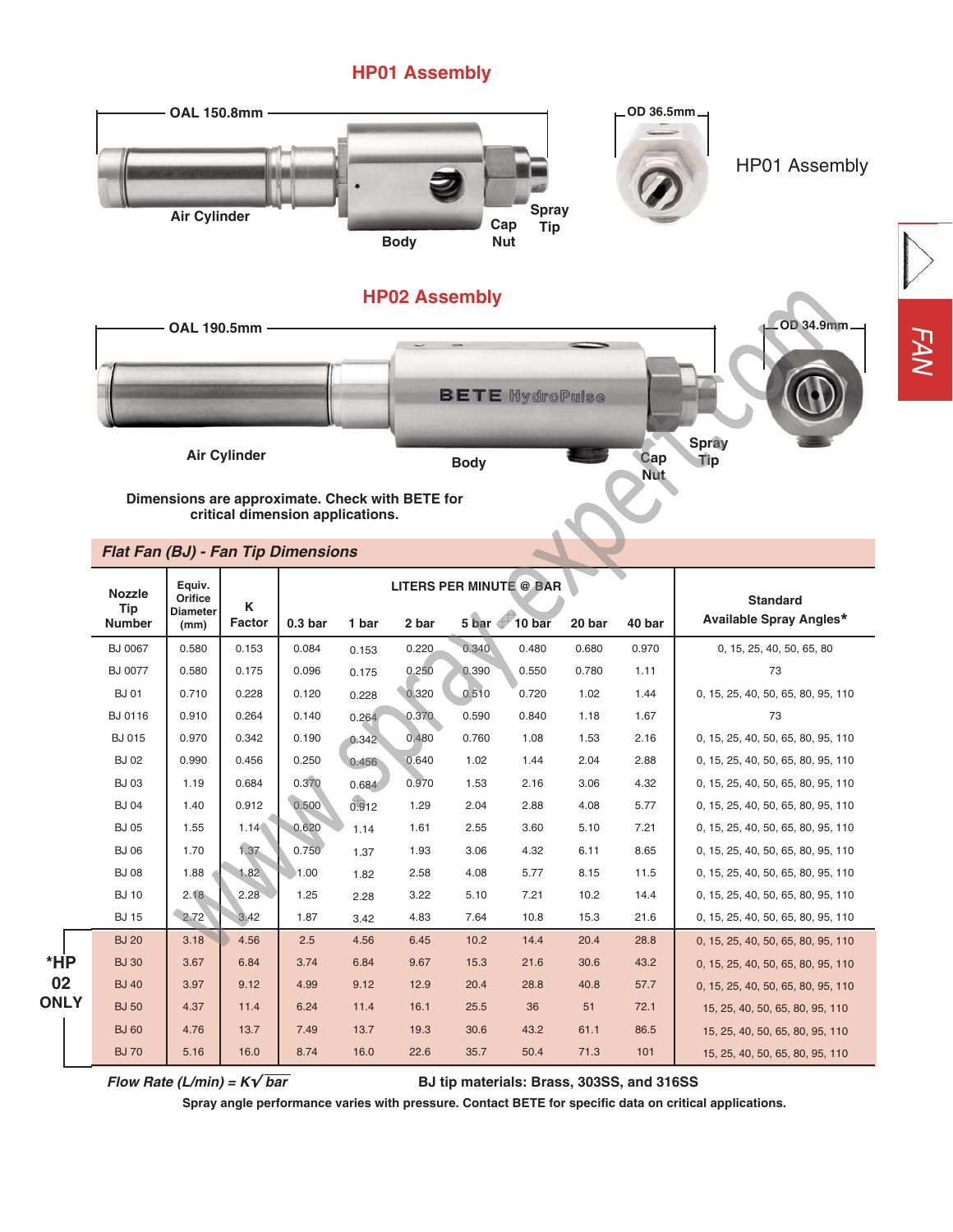# **HydroPulse**

**Optional Mounting Bracket Kits**

Sealing Washer Flow



**Kit 01**

**Kit 02**

**Kit 03**

**V-Block Bracket**

**Angle Bracket**





- Flow

| <b>Item Number</b> | <b>Part Name</b>                        |  |  |  |  |  |  |
|--------------------|-----------------------------------------|--|--|--|--|--|--|
| 1                  | <b>CAP NUT</b>                          |  |  |  |  |  |  |
| 2                  | TIP                                     |  |  |  |  |  |  |
| 3                  | <b>SEALING WASHER</b>                   |  |  |  |  |  |  |
| 4                  | <b>FLOW CONDITIONER</b><br>(HP 02 ONLY) |  |  |  |  |  |  |
| 5                  | <b>HEX SOCKET PLUG</b>                  |  |  |  |  |  |  |
| 6                  | <b>BODY</b>                             |  |  |  |  |  |  |
| 7                  | <b>SEALING TIP</b>                      |  |  |  |  |  |  |
| 8                  | <b>BARBED BASE</b>                      |  |  |  |  |  |  |
| 9                  | JAM NUT                                 |  |  |  |  |  |  |
| 10                 | <b>BUSHING O-RING</b>                   |  |  |  |  |  |  |
| 11                 | <b>BUSHING</b>                          |  |  |  |  |  |  |
| 12                 | AIR CYLINDER O-RING (x2)                |  |  |  |  |  |  |
| 13                 | <b>BACK-UP RING</b>                     |  |  |  |  |  |  |
| 14                 | <b>COMPRESSIBLE BUSHING</b>             |  |  |  |  |  |  |
| 15                 | <b>AIR CYLINDER</b>                     |  |  |  |  |  |  |

**Kit 04 Direct Mount V-Block Bracket**

**Clamp Bracket**

Brackets: 316 Stainless Steel; Hardware: 18-8SS with Nylon locking insert

**In-series set-up possible; see instruction manual for more details.**